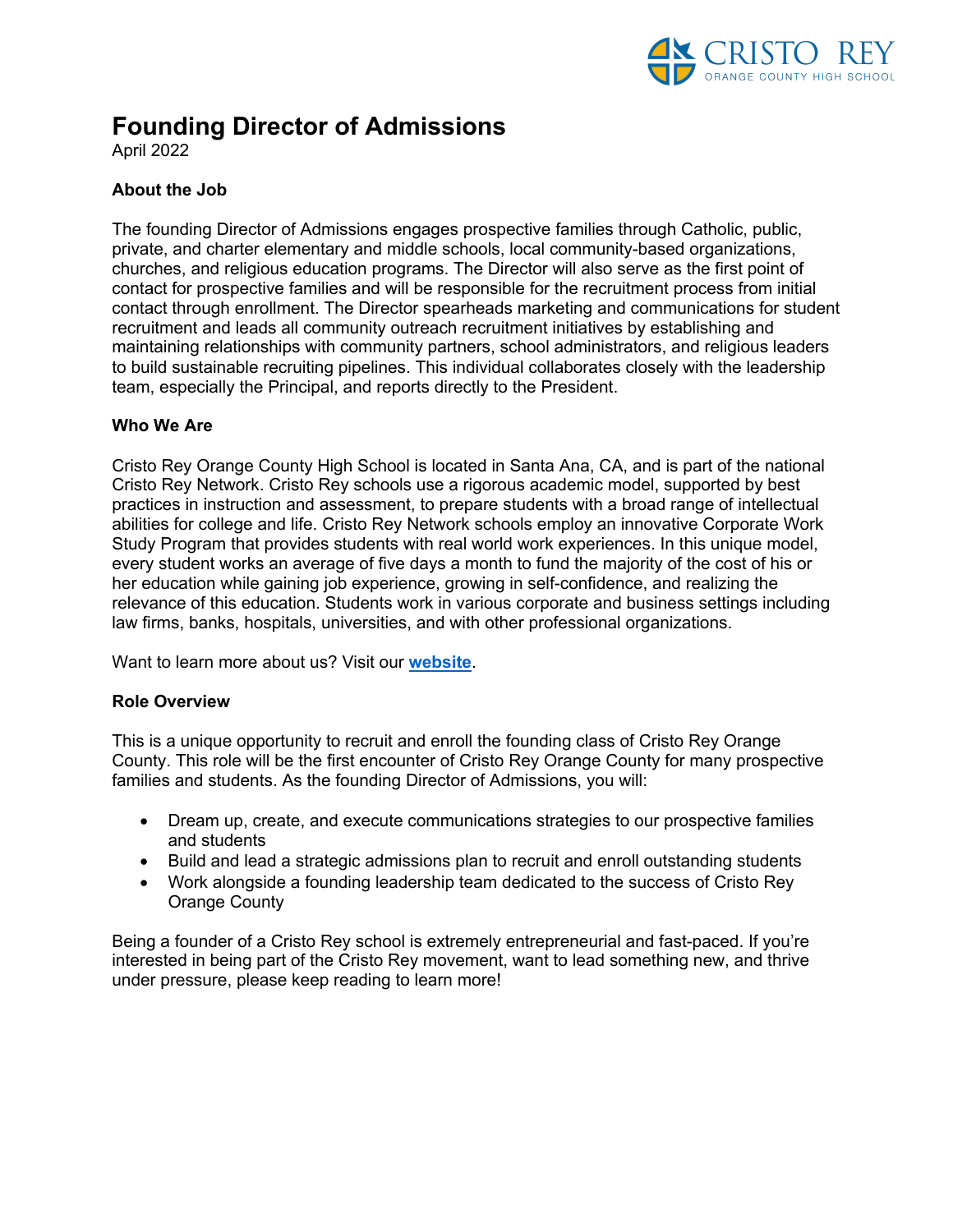

## **What You'll Do**

#### *Communications Responsibilities*

- Embrace, embody, and communicate the vision, mission, and values of Cristo Rey Orange County High School to various audiences, including but not limited to potential families, local Catholic, public, and charter schools, local non-profit organizations, local Churches, and community leaders.
- Collaborate with the founding leadership team to develop comprehensive, coordinated communications programs including marketing strategies and design of promotional materials in print, digital, and web; assist in the design of advertisements, social media content, mailings, web pages, and other publications that will promote the school to prospective students and their families.
- Plan, implement, and lead engaging informational events and meetings, school tours, meet-and-greets, open houses, and other on-campus admissions events.
- Plan and lead participation in community-appropriate events, admission fairs, and other off-site recruitment events.

### *Admissions Process Responsibilities*

- Plan, build, execute, measure, and analyze a strategic and tactical recruitment program that meets or exceeds enrollment targets with mission appropriate applicants.
- Develop an admissions process, communication plan, and system that supports a relationship-based, efficient experience for prospective students and families.
- Manage the entire recruitment funnel from nurturing leads to completing applications and enrollment deliverables while providing exceptional customer service at all key stages of the funnel.
- Recruit, build, and maintain close and productive relationships with prospective students' families, school leaders, and other referral sources in target markets.
- Prepare, maintain, and analyze statistics (including comparative benchmarks) related to recruitment and enrollment; provide summaries and interpretation to facilitate collaboration with other leadership team members.
- Evaluate and redesign aspects of the recruitment, admissions, and marketing program with the goal of maintaining a full enrollment of mission appropriate students along with a waitlist of qualified applicants.
- Collaborate with colleagues across the Cristo Rey Network and ensure regular reporting to President, Board of Directors, and other constituents.
- Perform other duties as deemed necessary by the President to further the mission of the school.

## **You May Be a Fit if You**

- Thrive under pressure and can get things done in uncertain conditions you know how to be comfortable with being uncomfortable
- Enjoy solving challenging problems with nontraditional solutions
- Created something from scratch (or want to try it out!)
- Have a growth mindset and try to develop and share best practices
- Want to learn new things, talk with new people, expand your network, and work collaboratively